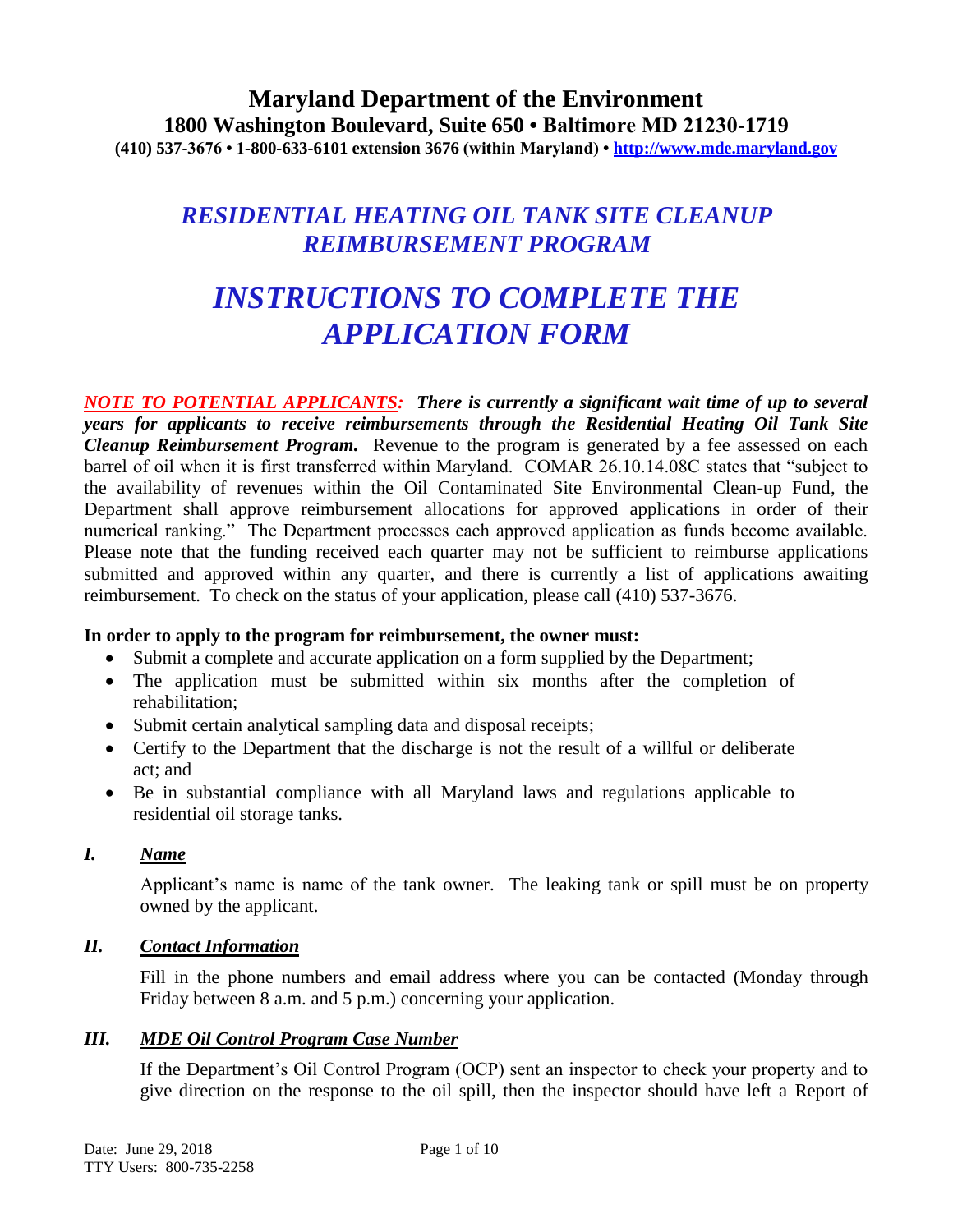Observations that will include the MDE-OCP Case Number. Contact the inspector if you did not receive a report concerning your leaking tank or oil spill. If the Department was not contacted when the leak was discovered, you may be in violation of Maryland regulations, and may be ineligible to apply to the Reimbursement Program, see section *V. Spill Information* below.

# *IV. Addresses*

If the mailing address is the same as the site address, complete only the mailing address (indicate on the form that the site address is the same as the mailing address). The site address is the location of the leaking tank or spill.

# *V. Spill Information*

Indicate the date the leaking tank or spill was discovered, the date that MDE was notified **<sup>1</sup>** , and the estimated amount of fuel spilled. Indicate the name of the company or individual performing corrective action, the name of the contractor's project manager, and the contractor's business phone number.

**1 - NOTE:** All oil spills/discharges **MUST** be reported to the Department within 2 hours of discovery. If not already reported, do so immediately. Report spills by calling 410-537-3442 during normal business hours or call 866-633-4686 (866-MDE-GOTO) after business hours.

# *VI. Insurance Information*

Provide name of insurance company, insurance agent, insurance policy number, and the agent's phone number. Also indicate whether a claim has been submitted to your insurance company and if the insurance company is paying for any of the cleanup activities.

# *VII. Heating Oil Tank Information*

Indicate whether the type of tank is an aboveground or underground storage tank and provide the size and age of the leaking tank.

If an underground tank was closed **<sup>2</sup>** (i.e. excavated/removed or abandoned-in-place), indicate how it was closed.

Provide the name of the MDE Certified Underground Storage System Remover or Technician that performed the closure and their MDIC Number.

**2 - NOTE:** All heating oil underground storage tank systems in the State of Maryland **MUST** be closed by a MDE Certified Underground Storage System Remover or Technician. Please visit the MDE Oil Control Program website to determine if your contractor is certified in good standing with MDE. <http://mes-mde.mde.state.md.us/certificationsearch/search.aspx>

# *VIII. Spill Location*

Check the type of residence where the leaking tank is located. Indicate the drinking water source <sup>3</sup>. Determine the distance of the leaking oil tank to your closest neighbor, whether the spill has impacted your neighbor's property, and how it was impacted.

**3 - NOTE:** It is highly recommended, and may be required by the MDE, that if there was a heating oil release on a property that is supplied drinking water from a private supply well, the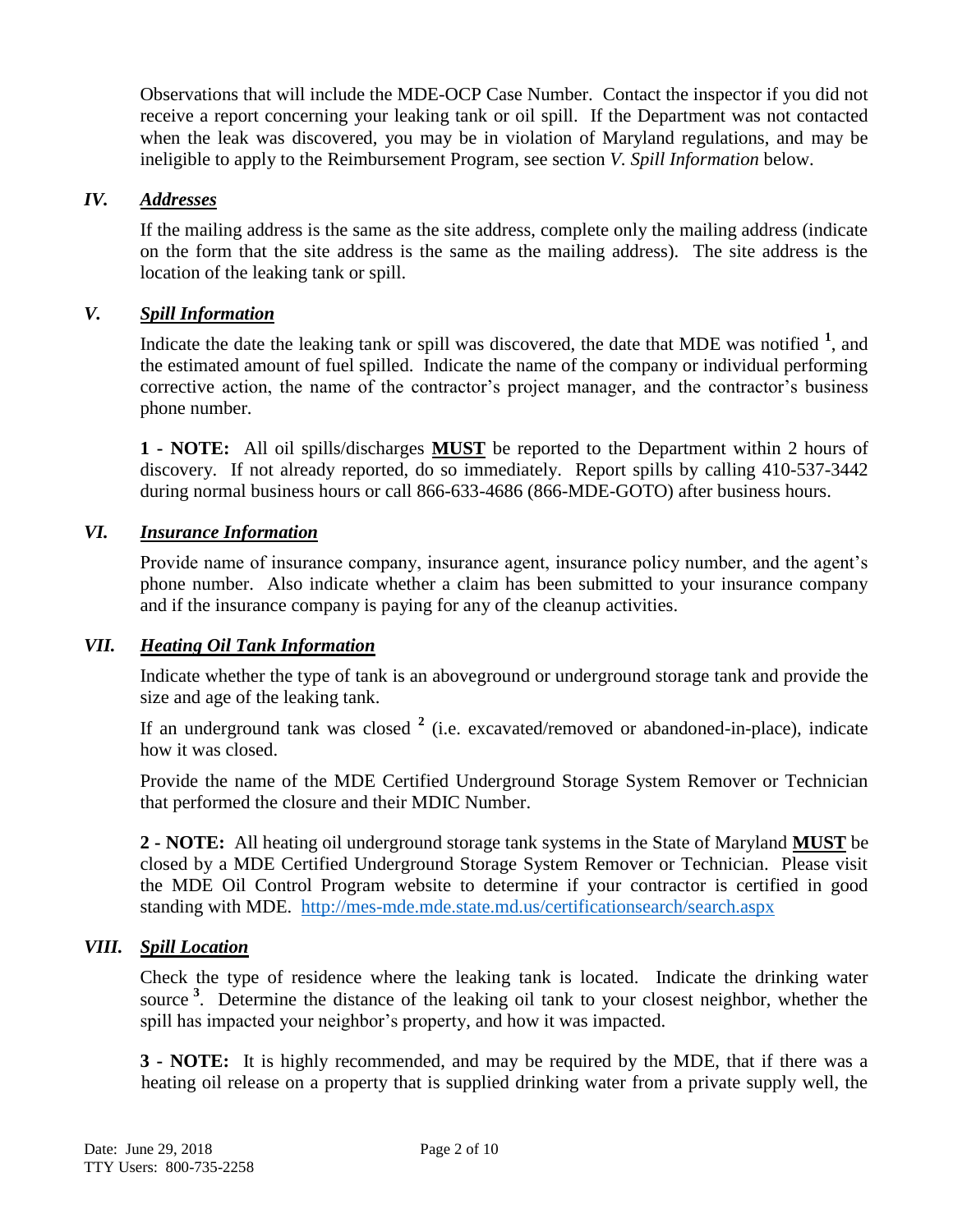well be sampled for volatile organic compounds, including fuel oxygenates and naphthalene, using USEPA Method 524.2.

## *IX. Environmentally Sensitive Areas*

Determine if any of the sensitive areas identified in this section are in close proximity to the location of the leaking tank. Describe any other sensitive areas not listed in this section located close to the spill site and that are impacted by the spill.

## *X. Spill Impact Details*

Complete this section by checking all information that applies to your site. If soils were excavated, provide proof of disposal of those soils **<sup>4</sup>** .

**4 - NOTE:** If soil disposal receipts are not attached, they **MUST** be sent to the Department under separate cover in order to demonstrate eligibility of cleanup expenses associated with this application.

### *XI. Analytical Samples*

If samples were collected as part of the cleanup activities, indicate the type of sample taken and the name of the laboratory performing sample analysis. Include all available laboratory analytical reports **<sup>5</sup>** .

**5 - NOTE:** If analytical data is not attached, it **MUST** be sent to the Department under separate cover in order to demonstrate eligibility of cleanup expenses associated with this application.

## *XII. Corrective Actions*

Provide information regarding corrective actions performed to mitigate the oil release. Place a check mark next to each activity performed. If the activity is not listed, describe under "Other".

Provide all available analytical data reports including where the samples were collected; all available disposal receipts for soil, oil, and water; and all available documentation from the MDE or local municipality related to the oil spill and cleanup.

### *XIII. Other Information to Submit*

Provide other information that may be requested by MDE to speed the processing of your application. If your application is approved, the proof of expenses will be used to process your reimbursement request. If your application is not approved, you will receive notification from the Department.

# *XIV. W-9 Identification Number and Certification Form*

Complete the Internal Revenue Service W-9 form as required.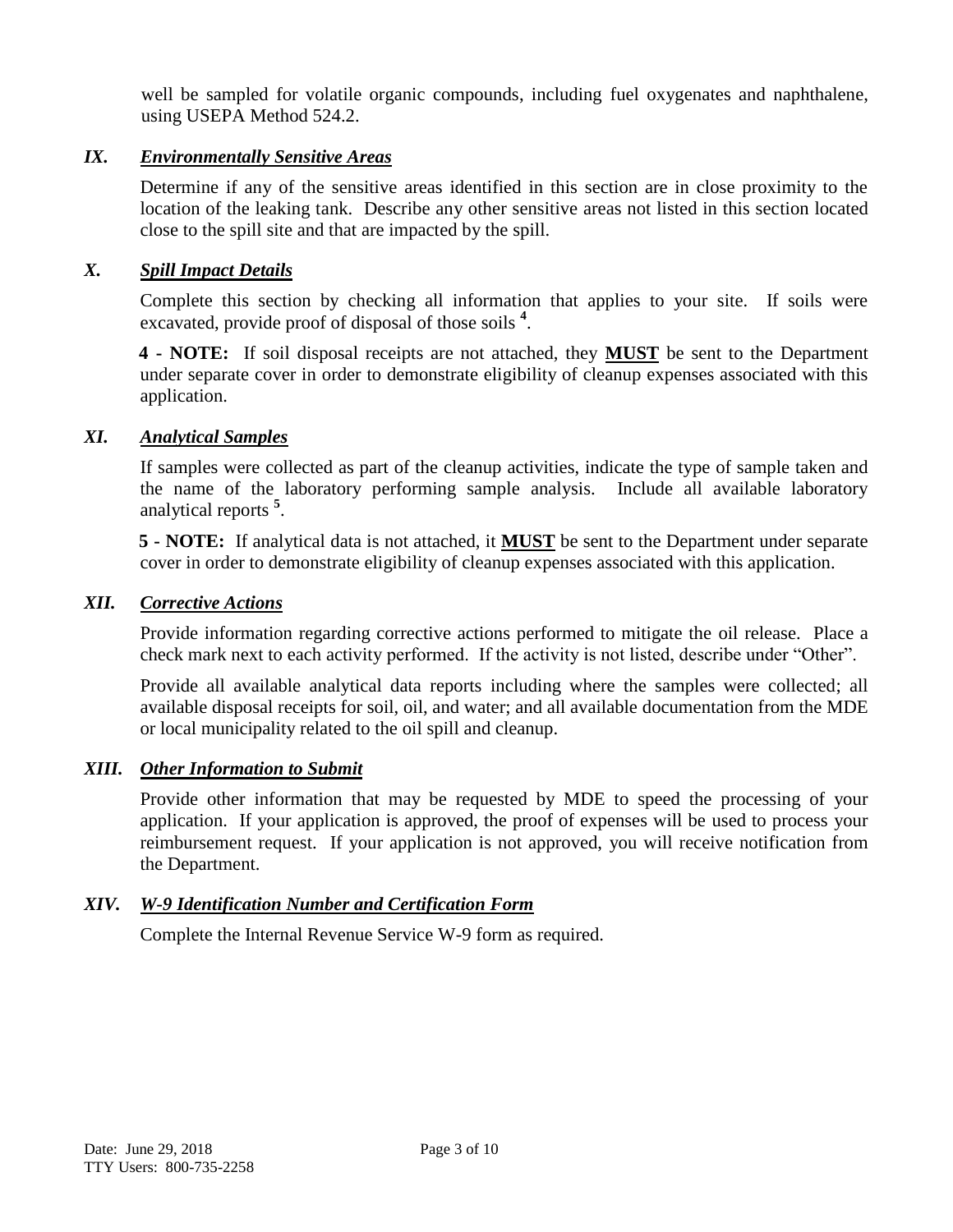# *Certification*

Review the certification statement. If you have questions, please contact MDE at the number listed in the instructions header. If you understand the certification statement, please have the document notarized, sign and date the application, make a copy for your records, and mail the original application and all requested supporting documentation to:

> Maryland Department of the Environment Land and Materials Administration ATTN: Site Cleanup Reimbursement, Suite 650 1800 Washington Boulevard Baltimore, MD 21230-1719

Unsigned applications will be returned to the applicant.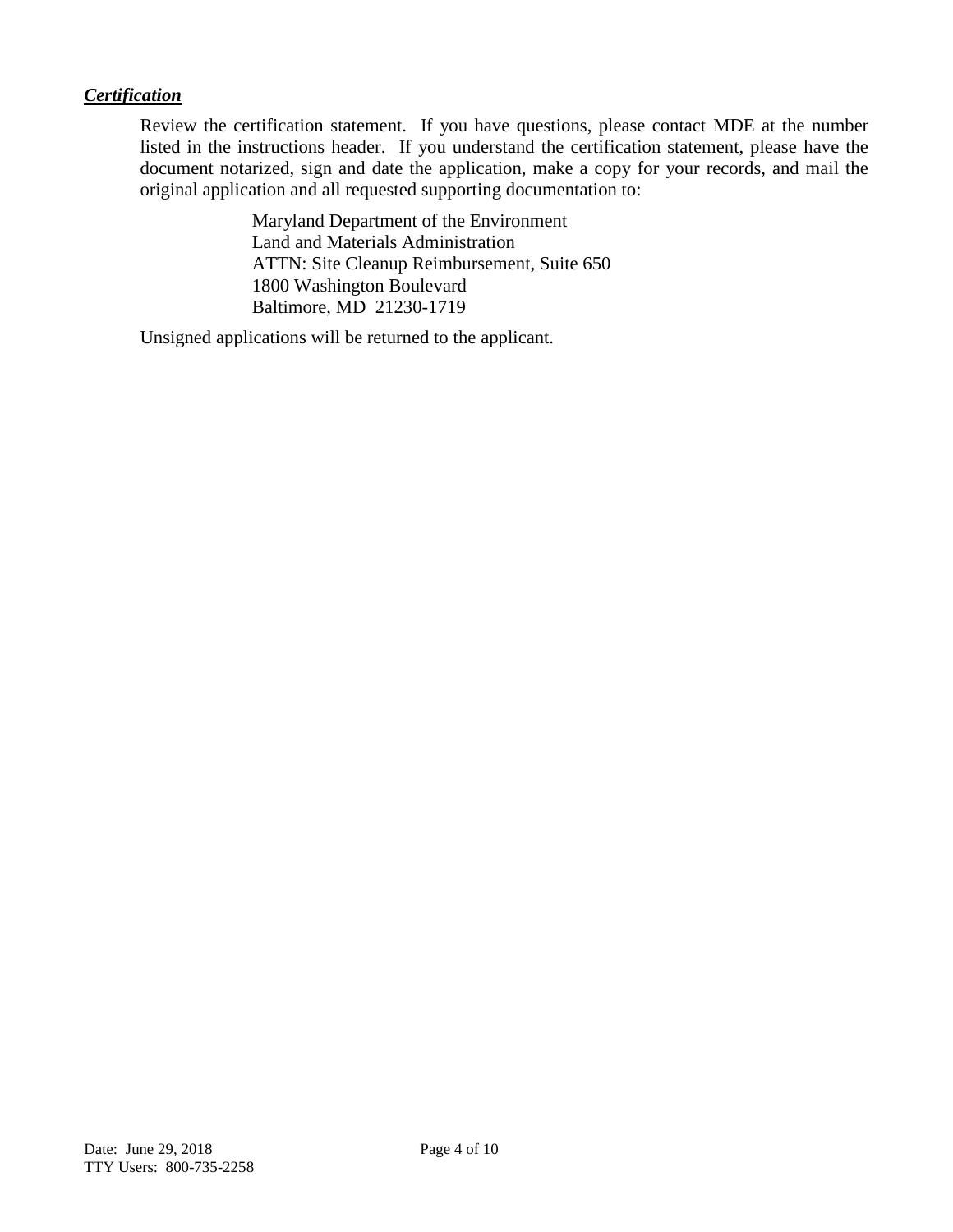# **Maryland Department of the Environment 1800 Washington Boulevard, Suite 650 • Baltimore MD 21230-1719 (410) 537-3676 • 1-800-633-6101 extension 3676 (within Maryland) • http://www.mde.maryland.gov**

# **RESIDENTIAL HEATING OIL TANK SITE CLEANUP REIMBURSEMENT PROGRAM**

# **APPLICATION**

# **PLEASE NOTE:**

- The applicant must be the owner of the property where the residential heating oil tank is located.
- Only residential heating oil tanks qualify for this program.
- Complete this entire application accurately.
- The application must be submitted within six months after the completion of rehabilitation.
- Submit analytical sampling data and soil and tank disposal receipts as requested.
- Certify to the Department that the discharge is not the result of a willful or deliberate act.
- Be in substantial compliance with all Maryland laws and regulations applicable to residential oil storage tanks.

### **Notice: Collection of Personal Records – State Government Article § 10-624**

This Notice is provided pursuant to § 10-624 of the State Government Article of the Maryland Code. The personal information requested on this form is intended to be used in processing your application. Failure to provide the information requested may result in your application not being processed. You have the right to inspect, amend, or correct this form. The Maryland Department of the Environment ("MDE") is a public agency and subject to the Maryland Public Information Act. This form may be made available on the Internet via MDE's website and is subject to inspection or copying, in whole or in part, by the public and other governmental agencies, if not protected by federal or State law.

### **II. Contact Information**

| Cellular: | $\overline{\phantom{0}}$ |
|-----------|--------------------------|
| Business: | $\sim$                   |
| Home:     | $\overline{\phantom{0}}$ |
| Email:    |                          |

# **III.** MDE Oil Control Program Case Number: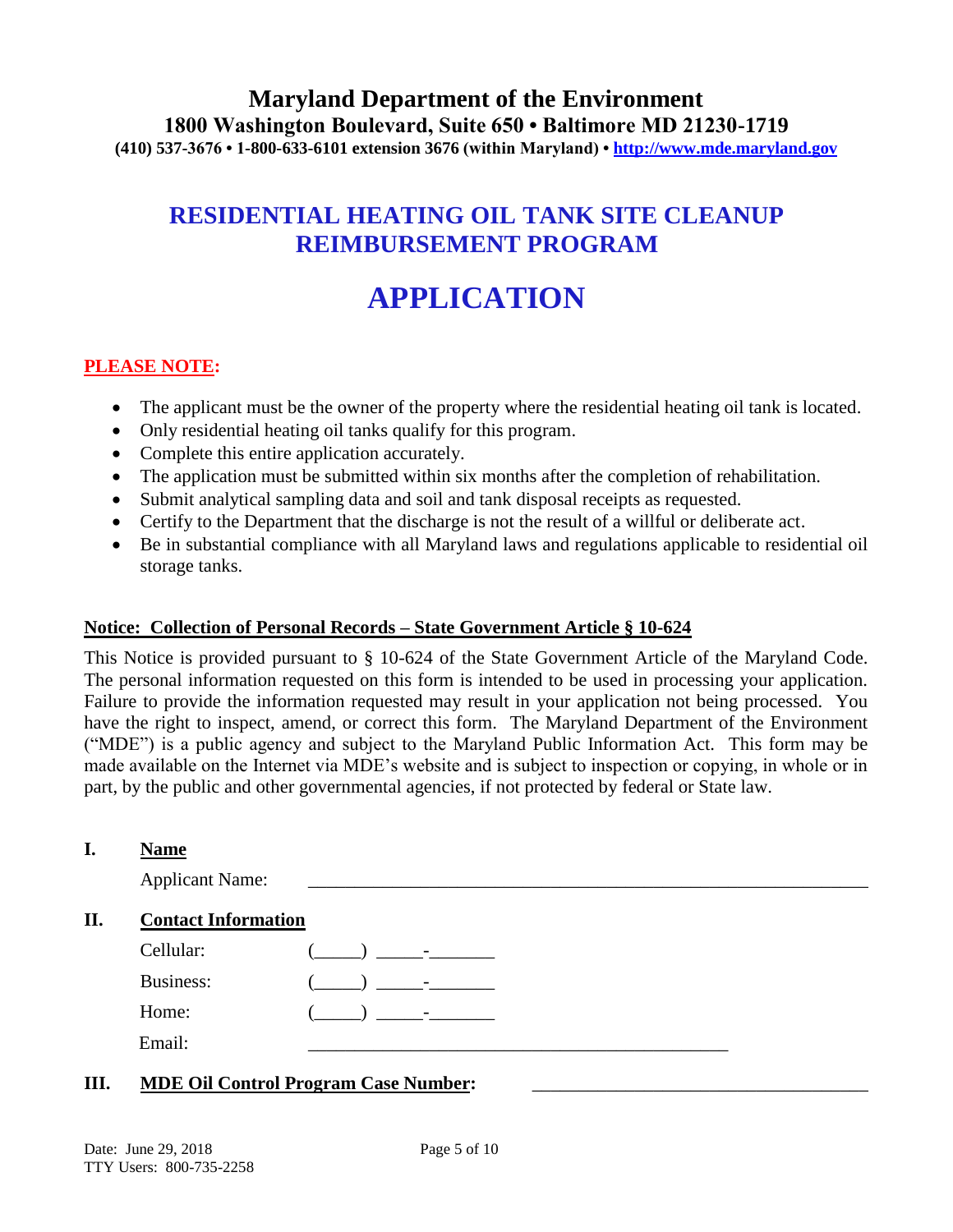# **IV. Addresses**

| Mailing: |  |
|----------|--|
|          |  |

g: Site: (if different from mailing address)

|                 | <b>Spill Information</b>                                                                                                                                                                                                                                                                                                                            |                      |
|-----------------|-----------------------------------------------------------------------------------------------------------------------------------------------------------------------------------------------------------------------------------------------------------------------------------------------------------------------------------------------------|----------------------|
|                 | Date heating oil spill discovered:                                                                                                                                                                                                                                                                                                                  |                      |
|                 | Date MDE notified: <sup>1</sup>                                                                                                                                                                                                                                                                                                                     |                      |
| Amount spilled: | $\frac{\phantom{aaaa}}{\phantom{aaaa}}$ gallons                                                                                                                                                                                                                                                                                                     |                      |
|                 |                                                                                                                                                                                                                                                                                                                                                     |                      |
|                 | Contact person / project manager:                                                                                                                                                                                                                                                                                                                   |                      |
| Phone number:   | $\begin{picture}(20,10) \put(0,0){\line(1,0){10}} \put(15,0){\line(1,0){10}} \put(15,0){\line(1,0){10}} \put(15,0){\line(1,0){10}} \put(15,0){\line(1,0){10}} \put(15,0){\line(1,0){10}} \put(15,0){\line(1,0){10}} \put(15,0){\line(1,0){10}} \put(15,0){\line(1,0){10}} \put(15,0){\line(1,0){10}} \put(15,0){\line(1,0){10}} \put(15,0){\line(1$ |                      |
|                 | during normal business hours or call 866-633-4686 (866-MDE-GOTO) after business hours.<br><b>Insurance Information</b>                                                                                                                                                                                                                              |                      |
|                 |                                                                                                                                                                                                                                                                                                                                                     |                      |
| Address:        |                                                                                                                                                                                                                                                                                                                                                     |                      |
|                 |                                                                                                                                                                                                                                                                                                                                                     |                      |
|                 |                                                                                                                                                                                                                                                                                                                                                     |                      |
|                 |                                                                                                                                                                                                                                                                                                                                                     |                      |
|                 |                                                                                                                                                                                                                                                                                                                                                     |                      |
|                 | Has a claim been submitted to the insurance company?                                                                                                                                                                                                                                                                                                | $Yes \_\_ No \_\_$   |
|                 | Insurance company paying for any of the cleanup?                                                                                                                                                                                                                                                                                                    | $Yes \_\_$ No $\_\_$ |
| VII.            | <b>Heating Oil Tank Information</b>                                                                                                                                                                                                                                                                                                                 |                      |
| Tank Type?      | Aboveground: ______<br>Underground: ______                                                                                                                                                                                                                                                                                                          |                      |
|                 |                                                                                                                                                                                                                                                                                                                                                     |                      |
|                 | If tank type was Underground, how was it closed? <sup>2</sup>                                                                                                                                                                                                                                                                                       |                      |
|                 | Not Closed _________ Removed / Excavated ______                                                                                                                                                                                                                                                                                                     | Abandoned-In-Place   |
|                 | For underground storage tank closures (removal / abandonment-in-place), provide the name of<br>the MDE Certified Underground Storage System Remover or Technician that performed the<br>closure and their MDIC Number:                                                                                                                              |                      |
|                 |                                                                                                                                                                                                                                                                                                                                                     |                      |

**2 - NOTE:** All heating oil underground storage tank systems in the State of Maryland **MUST** be closed by a MDE Certified Underground Storage System Remover or Technician. Please visit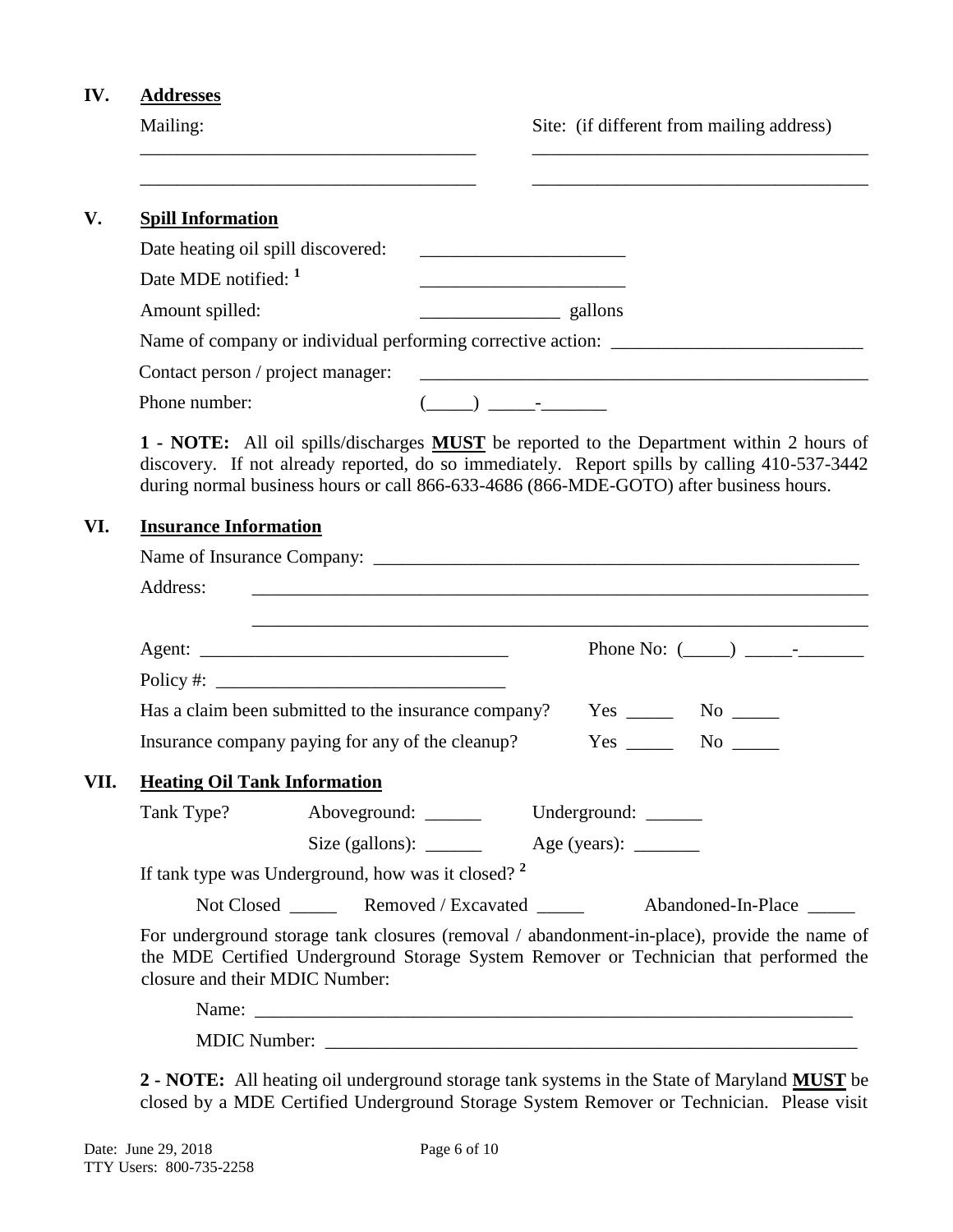the MDE Oil Control Program website to determine if your contractor is certified in good standing with MDE. <http://mes-mde.mde.state.md.us/certificationsearch/search.aspx>

# **VIII. Spill Location**

| Primary Residence?                                                 | $Yes \_\_\_\_\\$ No $\_\_\_\_\$ |  |               |
|--------------------------------------------------------------------|---------------------------------|--|---------------|
| <b>Rental Property?</b>                                            | Yes No                          |  |               |
| Dwelling Type?                                                     | Single Family                   |  |               |
|                                                                    | Condominium                     |  | Duplex $\_\_$ |
|                                                                    |                                 |  | Other         |
| Drinking water is supplied to the property from a:                 |                                 |  |               |
|                                                                    |                                 |  |               |
|                                                                    |                                 |  |               |
| Neighbor's property impacted by oil spill? Yes ________ No _______ |                                 |  |               |
|                                                                    |                                 |  |               |
|                                                                    |                                 |  |               |

**3 - NOTE:** It is highly recommended, and may be required by the MDE, that if there was a heating oil release on a property that is supplied drinking water from a private supply well, the well be sampled for volatile organic compounds, including fuel oxygenates and naphthalene, using USEPA Method 524.2.

# **IX. Environmentally Sensitive Areas**

| Is there a surface water body nearby? | Yes: | N <sub>0</sub> |  |
|---------------------------------------|------|----------------|--|
|---------------------------------------|------|----------------|--|

If yes, describe (name of stream, distance from home, location in relation to spill, etc.)?

\_\_\_\_\_\_\_\_\_\_\_\_\_\_\_\_\_\_\_\_\_\_\_\_\_\_\_\_\_\_\_\_\_\_\_\_\_\_\_\_\_\_\_\_\_\_\_\_\_\_\_\_\_\_\_\_\_\_\_\_\_\_\_\_\_\_\_\_\_\_\_\_\_\_\_\_\_ \_\_\_\_\_\_\_\_\_\_\_\_\_\_\_\_\_\_\_\_\_\_\_\_\_\_\_\_\_\_\_\_\_\_\_\_\_\_\_\_\_\_\_\_\_\_\_\_\_\_\_\_\_\_\_\_\_\_\_\_\_\_\_\_\_\_\_\_\_\_\_\_\_\_\_\_\_

\_\_\_\_\_\_\_\_\_\_\_\_\_\_\_\_\_\_\_\_\_\_\_\_\_\_\_\_\_\_\_\_\_\_\_\_\_\_\_\_\_\_\_\_\_\_\_\_\_\_\_\_\_\_\_\_\_\_\_\_\_\_\_\_\_\_\_\_\_\_\_\_\_\_\_\_\_\_

Other environmentally sensitive areas? (describe): \_\_\_\_\_\_\_\_\_\_\_\_\_\_\_\_\_\_\_\_\_\_\_\_\_\_\_\_\_\_\_\_\_\_\_\_

# **X. Spill Impact Details**

| Were soils contaminated with oil?                 | Yes        | No                                                                                                                                                                                                                             |
|---------------------------------------------------|------------|--------------------------------------------------------------------------------------------------------------------------------------------------------------------------------------------------------------------------------|
| Were soils excavated?                             | Yes        | No                                                                                                                                                                                                                             |
| Soil disposal receipts attached? <sup>4</sup>     | Yes        | No                                                                                                                                                                                                                             |
| Was groundwater encountered?                      | Yes        | No                                                                                                                                                                                                                             |
| Was there oil on the groundwater?                 | Yes        | No note that the set of the set of the set of the set of the set of the set of the set of the set of the set of the set of the set of the set of the set of the set of the set of the set of the set of the set of the set of  |
| If present, was the domestic well impacted?       | Yes        | No                                                                                                                                                                                                                             |
| Were there vapor and/or odor impacts in the home? | $Yes \t —$ | No the set of the set of the set of the set of the set of the set of the set of the set of the set of the set of the set of the set of the set of the set of the set of the set of the set of the set of the set of the set of |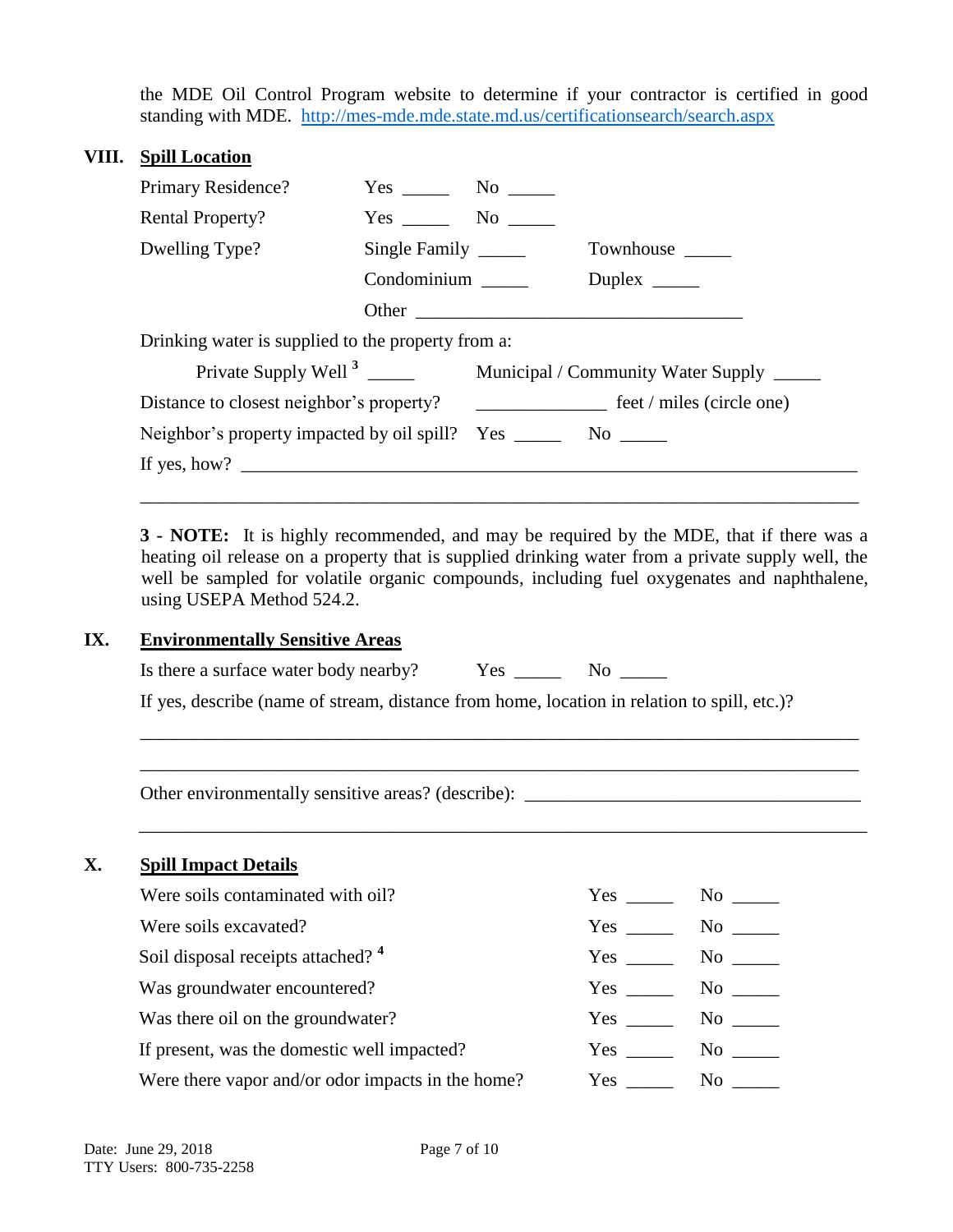Were there additional impacts? If so, please describe:

**4 - NOTE:** If soil disposal receipts are not attached, they **MUST** be sent to the Department under separate cover in order to demonstrate eligibility of cleanup expenses associated with this application.

\_\_\_\_\_\_\_\_\_\_\_\_\_\_\_\_\_\_\_\_\_\_\_\_\_\_\_\_\_\_\_\_\_\_\_\_\_\_\_\_\_\_\_\_\_\_\_\_\_\_\_\_\_\_\_\_\_\_\_\_\_\_\_\_\_\_\_\_\_\_\_\_\_\_\_\_

## **XI. Analytical Samples**

| Were samples collected and analyzed?               |             | Yes                               |                     |             |
|----------------------------------------------------|-------------|-----------------------------------|---------------------|-------------|
| Analytical data attached? <sup>5</sup>             |             | Yes No                            |                     |             |
| Sample types collected:                            |             | Soil _______ Drinking Water _____ |                     | Groundwater |
|                                                    | Soil Vapor: |                                   | Indoor Air $\qquad$ |             |
|                                                    |             | Other (explain):                  |                     |             |
| $N_{\text{max}}$ of laboratory norforming analysis |             |                                   |                     |             |

Name of laboratory performing analysis: \_\_\_\_\_\_\_\_\_\_\_\_\_\_\_\_\_\_\_\_\_\_\_\_\_\_\_\_\_\_\_\_\_\_\_\_\_\_\_\_\_\_\_\_

**5 - NOTE:** If analytical data is not attached, it **MUST** be sent to the Department under separate cover in order to demonstrate eligibility of cleanup expenses associated with this application.

## **XII. Corrective Actions**

Please indicate all corrective actions that have been completed to remediate the oil spill and to address impacts to your property and/or your neighbors. Place a check mark next to each activity performed. If the activity is not listed, describe under "Other."

- $\Box$  Removal / pumping of oil from leaking underground tank or aboveground tank
- $\Box$  Containment / cleanup of oil surface spill (pumping, absorbents, or other)
- □ Excavation of oil contaminated soil
- □ Removal / pumping of oil floating on groundwater surface
- $\Box$  Installation of monitoring wells to assess / delineate presence of oil on groundwater
- $\Box$  Installation of soil borings to delineate the extent of oil contamination
- $\Box$  Installation of soil vapor sampling points
- □ Collection and analysis of soil samples to document presence/absence of oil contamination
- $\Box$  Collection and analysis of water samples to document the presence / absence of oil contamination
- $\Box$  Collection and analysis of soil vapor samples to document the presence / absence of oil vapors
- $\Box$  Installation of a replacement potable water supply well
- $\Box$  Installation of vapor abatement system to address oil odors
- □ Other (describe): \_\_\_\_\_\_\_\_\_\_\_\_\_\_\_\_\_\_\_\_\_\_\_\_\_\_\_\_\_\_\_\_\_\_\_\_\_\_\_\_\_\_\_\_\_\_\_\_\_\_\_\_\_\_\_\_\_\_\_\_

Provide all available analytical data reports including where the samples were collected; all available disposal receipts for soil, oil, and water; and all available documentation from the MDE or local municipality related to the oil spill and cleanup.

\_\_\_\_\_\_\_\_\_\_\_\_\_\_\_\_\_\_\_\_\_\_\_\_\_\_\_\_\_\_\_\_\_\_\_\_\_\_\_\_\_\_\_\_\_\_\_\_\_\_\_\_\_\_\_\_\_\_\_\_\_\_\_\_\_\_\_\_\_\_\_\_\_\_\_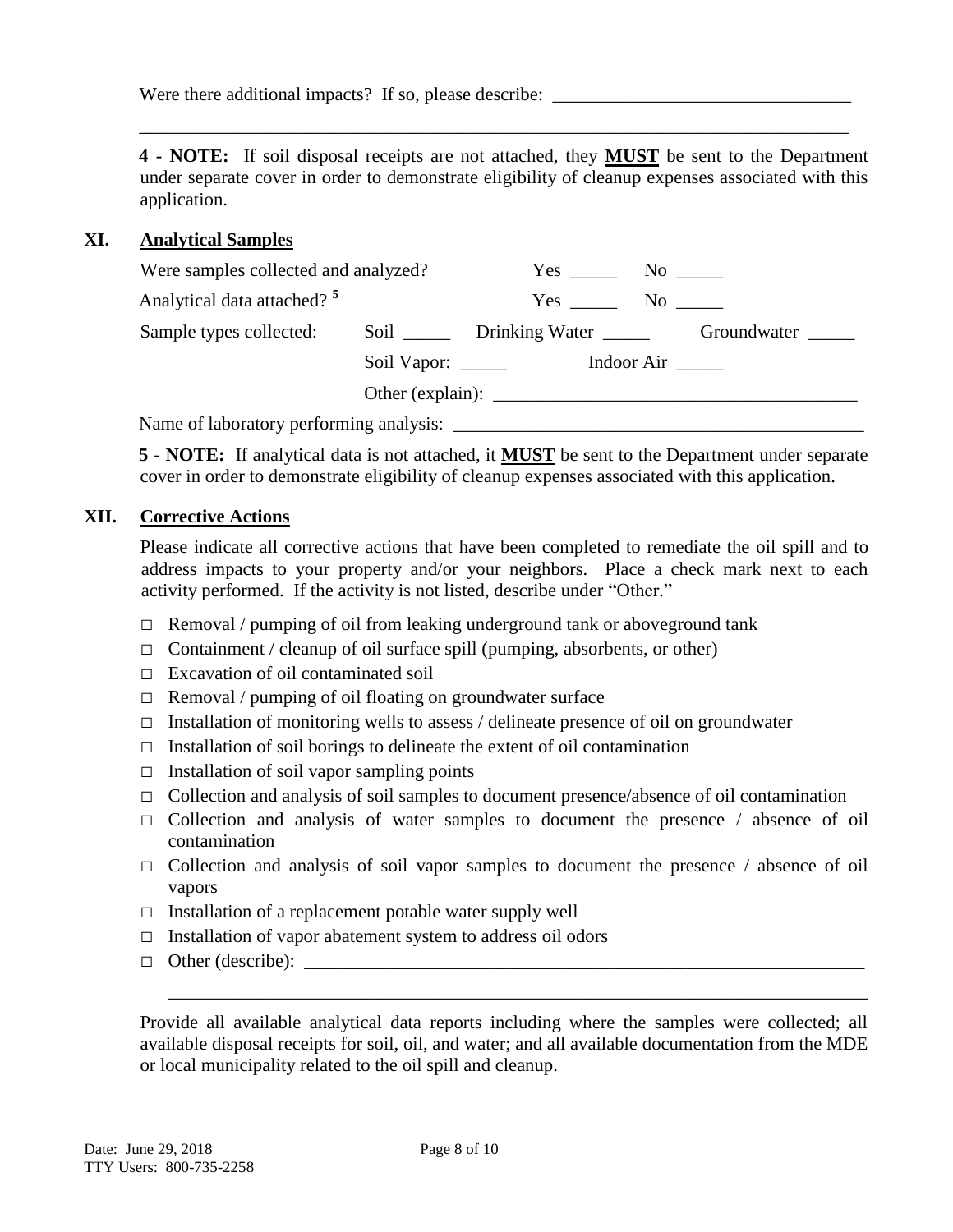For further information on reporting requirements please see the Department's Residential Heating Oil webpage:

<http://mde.maryland.gov/programs/LAND/OilControl/Pages/ResidentialHeatingOil.aspx>

# **XIII. Other Information to Submit**

Please provide copies of all invoices for services and copies of cancelled checks or other verification that you have paid these invoices with this application along with a completed *Residential Heating Oil Tank Site Cleanup Reimbursement Program Form*.

[http://mde.maryland.gov/programs/LAND/OilControl/Pages/ResidentialHeatingOil.aspx.](http://mde.maryland.gov/programs/LAND/OilControl/Pages/ResidentialHeatingOil.aspx)

# **XIV. W-9 Identification Number and Certification Form**

Please complete form W-9 from the Department of the Treasury Internal Revenue Service. This form must be completed and forwarded with a complete application. This is a requirement of the State of Maryland for any approved eligible reimbursements. The following is a direct link to the IRS form:

<https://www.irs.gov/pub/irs-pdf/fw9.pdf>